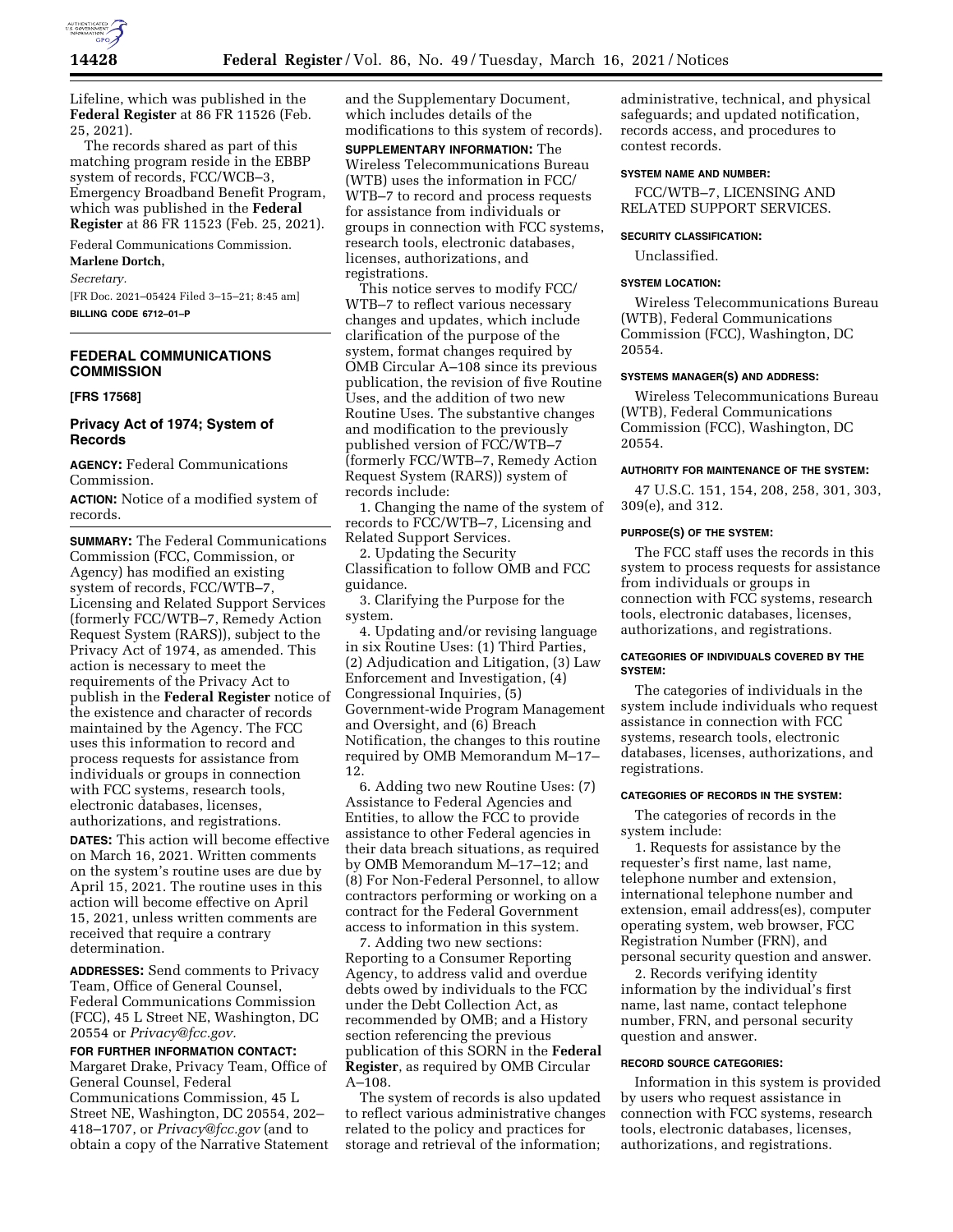#### **ROUTINE USES OF RECORDS MAINTAINED IN THE SYSTEM, INCLUDING CATEGORIES OF USERS AND THE PURPOSES OF SUCH USES:**

In addition to those disclosures generally permitted under 5 U.S.C. 552a(b) of the Privacy Act, all or a portion of the records or information contained in this system may be disclosed to authorized entities, as is determined to be relevant and necessary, outside the FCC as a routine use pursuant to 5 U.S.C. 552a(b)(3) as follows.

1. Third Parties—To third parties, including Federal, state, local, or tribal agencies, or entities that may be subject to the Communications Act of 1934, as amended, to resolve requests for assistance.

2. Adjudication and Litigation—To disclose to the Department of Justice (DOJ), or to other administrative or adjudicative bodies before which the FCC is authorized to appear, when: (a) The FCC or any component thereof; or (b) any employee of the FCC in his or her official capacity; or (c) any employee of the FCC in his or her individual capacity where the DOJ or the FCC have agreed to represent the employee; or (d) the United States is a party to litigation or has an interest in such litigation, and the use of such records by the DOJ or the FCC is deemed by the FCC to be relevant and necessary to the litigation.

3. Law Enforcement and Investigation—To disclose pertinent information to the appropriate Federal, State, local, or tribal agency responsible for investigating, prosecuting, enforcing, or implementing a statute, rule, regulation, or order, when the FCC becomes aware of an indication of a violation or potential violation of civil or criminal law or regulation.

4. Congressional Inquiries—To provide information to a Congressional office from the record of an individual in response to an inquiry from that Congressional office made at the written request of that individual.

5. Government-wide Program Management and Oversight—To provide information to the National Archives and Records Administration (NARA) for the use in its records management inspections; to the Department of Justice (DOJ) to obtain that department's advice regarding disclosure obligations under the Freedom of Information Act; or to the Office of Management and Budget (OMB) to obtain that office's advice regarding obligations under the Privacy Act.

6. Breach Notification—To appropriate agencies, entities, and persons when: (a) The Commission suspects or has confirmed that there has

been a breach of PII maintained in the system of records; (b) the Commission has determined that as a result of the suspected or confirmed breach there is a risk of harm to individuals, the Commission (including its information system, programs, and operations), the Federal Government, or national security; and, (c) the disclosure made to such agencies, entities, and persons is reasonably necessary to assist in connection with the Commission's efforts to respond to the suspected or confirmed breach or to prevent, minimize, or remedy such harm.

7. Assistance to Federal Agencies and Entities—To another Federal agency or Federal entity, when the Commission determines that information from this system is reasonably necessary to assist the recipient agency or entity in: (a) Responding to a suspected or confirmed breach or (b) preventing, minimizing, or remedying the risk of harm to individuals, the recipient agency or entity (including its information systems, program, and operations), the Federal Government, or national security, resulting from a suspected or confirmed breach.

8. Non-Federal Personnel—To disclose information to third parties, including contractors, performing or working on a contract in connection with resolving requests for assistance and/or IT services for the Federal Government, who may require access to this system of records.

#### **REPORTING TO A CONSUMER REPORTING AGENCY:**

In addition to the routine uses cited above, the Commission may share information from this system of records with a consumer reporting agency regarding an individual who has not paid a valid and overdue debt owed to the Commission, following the procedures set out in the Debt Collection Act, 31 U.S.C. 3711(e).

### **POLICIES AND PRACTICES FOR STORAGE OF RECORDS:**

Information in the information system consists of electronic data, files, and records, which are housed in the FCC's computer network databases. Any paper documents that WTB receives are scanned into the electronic database upon receipt, and then the paper documents are destroyed.

## **POLICIES AND PRACTICES FOR RETRIEVAL OF RECORDS:**

The electronic data, files, and records may be retrieved by searching electronically using a variety of parameters including the requester's name, entity name, telephone number, licensee, applicant or unlicensed

individual, call sign, file number, problem type, FRN, email address, and/ or subject matter.

#### **POLICIES AND PRACTICES FOR RETENTION AND DISPOSAL OF RECORDS:**

The information in the system is maintained according to General Records Schedules 5.8 and 6.5. The electronic records, files, and data are destroyed physically (electronic storage media) or by electronic erasure. Paper documents are destroyed by shredding after they are scanned into the information system's electronic databases.

#### **ADMINISTRATIVE, TECHNICAL, AND PHYSICAL SAFEGUARDS:**

The records in the FCC's computer network are protected by the FCC privacy safeguards, a comprehensive and dynamic set of IT safety and security protocols and features that are designed to meet all Federal IT privacy standards, including those required by the Federal Information Security Modernization Act of 2014 (FISMA), the Office of Management and Budget (OMB), and the National Institute of Standards and Technology (NIST).

# **RECORDS ACCESS PROCEDURES:**

Individuals wishing to request access to and/or amendment of records about themselves should follow the Notification Procedure below.

#### **CONTESTING RECORD PROCEDURES:**

Individuals wishing to request an amendment of records about themselves should follow the Notification Procedure below.

### **NOTIFICATION PROCEDURE:**

Individuals wishing to determine whether this system of records contains information about themselves may do so by writing to the Privacy Team, Office of General Counsel, Federal Communications Commission, Washington, DC 20554, *Privacy@fcc.gov.* 

Individuals requesting access must also comply with the FCC's Privacy Act regulations regarding verification of identity to gain access to the records (47 CFR part 0, subpart E).

### **EXEMPTIONS PROMULGATED FOR THE SYSTEM:**

None.

### **HISTORY:**

The FCC last gave full notice of this system of records, FCC/WTB–7, Licensing and Related Support Services (formerly: FCC/WTB–7, Remedy Action Request System (RARS)), by publication in the **Federal Register** on May 28, 2010 (75 FR 30025).